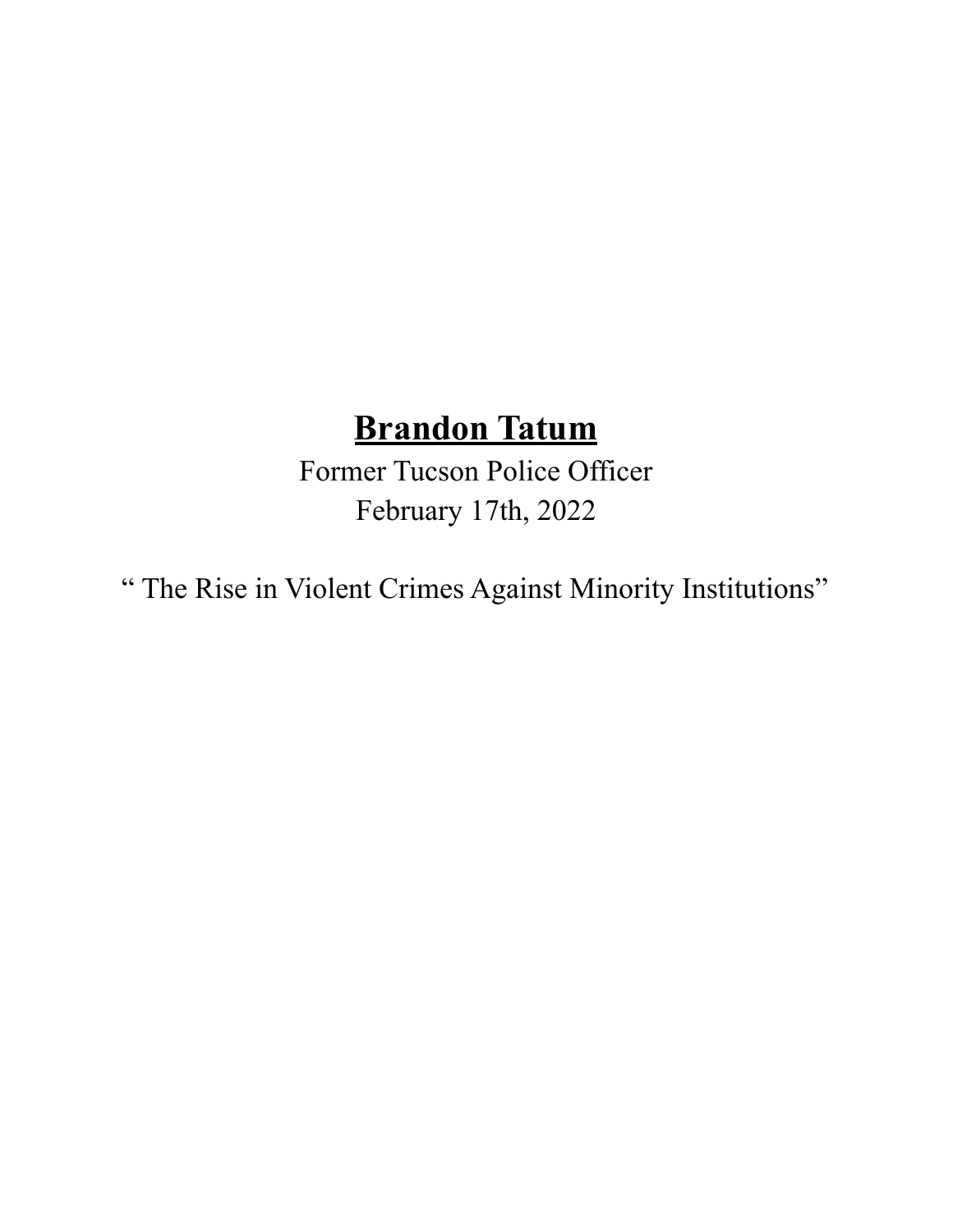## Written Testimony

The Title, Rise in Violence Against Minority Institutions, is incredibly vague, and I believe the term is vague intentionally. So that the uninformed amongst us can be manipulated by the evil ones who fetishize over the perceived victimization of minorities for personal and professional gain. It is a sport to some, to create a false reality that minorities are under attack in America by the preverbal "White Man", so that they can become the savior of the mess they've concocted in the first place. This type of behavior yields popularity, influence, and for some unlimited votes.

Hearings like this, in my opinion, are not created to find solutions. They are created to push a particular agenda and perceptions that are conducive for those in power. If the words, Racism, white supremacy, white privilege, systemic racism, and Covid are brought up in this hearing as primary causes of the Rise in Violence Against Minority institutions, absent the attack on police, defunding the police, Hoaxes, counterproductive progressive policies, and degenerate aspects of "Minority" culture, then we all should realize this is headed nowhere. The issues we are discussing today with be the same ones 100 years from now.

The term "Minority" and the term "Institutions" are both subjective. Minorities can also consist of Whites, who represent the majority in this country, but are minorities in particular communities and institutions. For example, white students attending HBCUs are minorities. Are Whites in this situation included in the term minorities? What about Whites who own businesses in majority black and Hispanic communities? Are their institutions considered minority institutions? Of course not. The question is, why not? Institutions are also very dynamic in their varying definitions as well. The nuclear family is an institution, just like any other brick and mortar institution presented in this hearing. Will Families count as institutions? Probably not. Why? The family is under violent attack. Families are tremendously affected by the rise in crime across our inner cities. For example, when a man murders another man, that is a violent attack on the family. One man does life in prison while the other ceases to exist. Both men are a part of an attack that we have seen play out all too often in minority communities. The act of this type of murderous violence is due to many factors that I will address in this statement, that many in this committee refuse to acknowledge and in some cases are culpable in.

There are reasons and solutions to the varying causes of, "The Rise in Violence Against Minority Institutions. One reason is the rise in Hoax culture within minority communities and activism. The second consist of the Effects of failed progressive policies, i.e. Anti-police rhetoric/Defunding the police, and bail reform/no cash bail. The solutions are very simple. We need to have honest conversations and place blame where it is most reasonably applicable. Then we can begin to seek change.

Are the "Threats' ' against HBCUs racist and coming from non-minorities?. Racist and Hate crime Hoax perpetrated by minorities are on the rise, which skew the reality of actual violence against minority institutions. According to a study done by Wilfred Reilly a political science professor at Kentucky State University, "This Phenomenon of fake hate crimes did not appear to be small-scale or regionally based". Mr. Reilly's test sample of approximately 346 hate crimes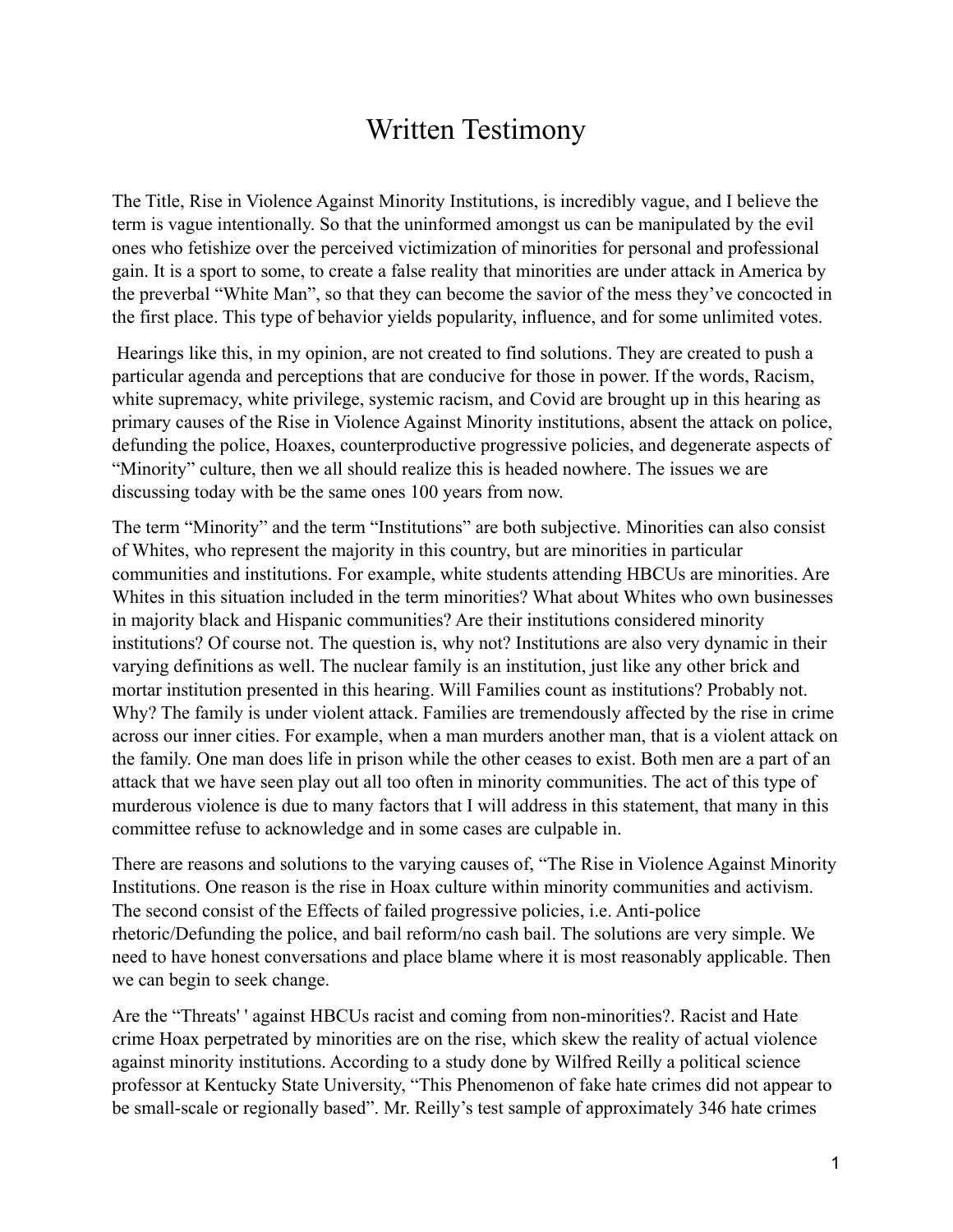found that less than one third of them were genuine. Mr. Reilly also found over 400 fabricated hate crimes reported to police between 2012 and 2017. His conclusion was that faked or fabricated hate crimes occur a lot more than people believe. Although Mr. Reilly's study was of all hate crime accusations, not those limited to minorities alone. We do know that most hate crimes are reported by minorities, and there is no evidence to suggest in Mr. Reilly's finding that minorities are somehow reporting less than typical false hate crimes. There are innumerable examples of fake racial hate crimes. For instance, a Black student at the University at Buffalo who claimed there were signs put up that read, "Black only" and "White Only" on the bathrooms, later admitted he was the one who actually posted them. A black student from Wisconsin – Parkside reportes death threats and a noose hanging from a door, who also later confessed he made it all up. I have dozens of these scenarios that could be added to the testimony.

Defunding the police and anti-police rhetoric has destroyed policing in communities that need them the most. Crime rates have skyrocketed in many inner cities across the country. Many want to blame it on the pandemic, but crime is primarily associated with the opportunities to commit those crimes. Police have been cut, demoralized and in many cases have withdrawn from proactively patrolling inner city communities, which has caused criminals to become emboldened.

Based on my training and experience as a Law enforcement officer, I have discovered that crime and violence are actions of opportunity more so than necessity. Necessity will cause someone in desperate need of money or employment to vigorously search for employment or create value as an entrepreneur. If the opportunity presents itself to take the easy way out, by stealing from others, or to take the life of another in the commission of theft, a desperate person will pursue it. If, there are opportunities to collaborate with others to do smash and grabs to make extra money, instead of working long hours, one might take that opportunity. Necessity doesn't always breed crime, opportunities do. This conclusion is present year around in many poor inner cities around America, like the one I grew up in.

It is important to note that not every person in the poor minority community commits crimes. Why not? They are all minorities, right? They are all living in the same city, with the same amounts of violence and opportunities or lack thereof. The answer that I have discovered is that as more opportunities to commit crimes rise with no punitive actions against it, the more people of that community will take advantage of it. The least amount of opportunities there are to commit crimes, the least amount of people are going to choose that route. Unfortunately, the effect of this behavior happens disproportionally in the inner-city communities and against minority businesses.

Bail reform has also negatively affected crime and law enforcement officers' ability to deal with it. Individuals who are perpetuating horrific acts of violence which affect minority institutions are let out on the streets to do it all over again. For example the looters, arsonists and violent criminals we've seen thrive in the BLM riots, are not being held accountable in any effective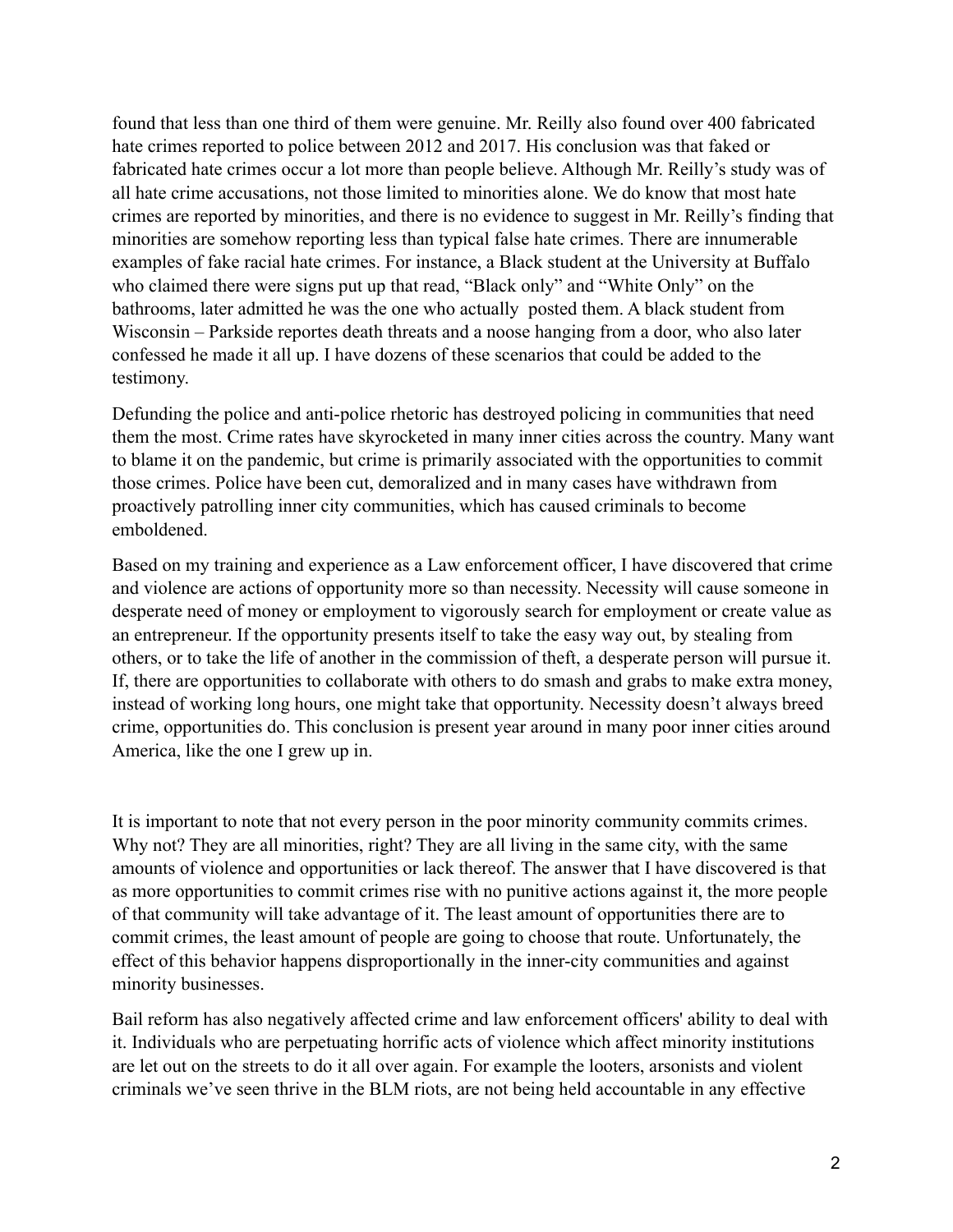way. They are out, sometimes within the same day, and return to commit crimes. This can also be applied to the proliferation of smash and grab. Until we start holding people accountable, we will continually see an increase in the attack on black businesses, families, and institutions.

The way we move forward is to take an honest look at the culture in these communities, and have genuine introspective conversations that will truly hold them accountable for the ways their actions are negatively affecting their own communities. We also need to have a reckoning with the way we treat law enforcement, the way we handle the prosecution of crimes, and hoaxes.

This is not about white privilege, systemic racism or the pandemic.